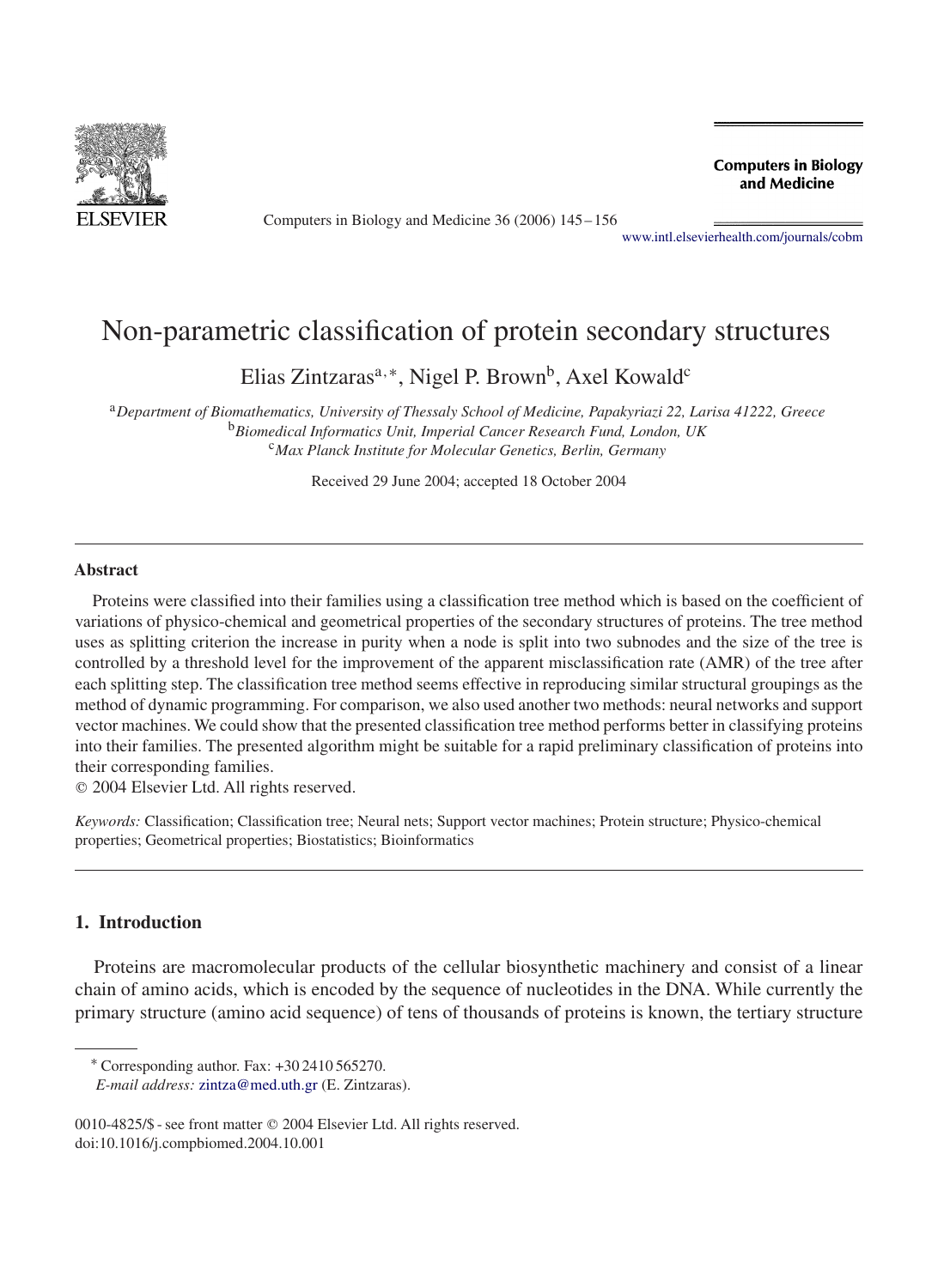<span id="page-1-0"></span>

Table 1

|  | The groups and families of the proteins used for the classification tree algorithm |  |
|--|------------------------------------------------------------------------------------|--|
|  |                                                                                    |  |

| Group                    | Family                                  | Abbreviation |
|--------------------------|-----------------------------------------|--------------|
| $\alpha$ -helix proteins | Lysozymes                               | Lys          |
|                          | Calcium binding                         | Cal          |
|                          | Hemerythrins                            | Hem          |
|                          | Globins                                 | Glo          |
|                          | Cytochromes                             | Cyt          |
| $\beta$ -strand proteins | Antigen binding                         | Ant          |
|                          | Copper binding                          | Cop          |
|                          | Immunoglobulin heavy chains             | ImH          |
|                          | Immunoglobulin light chains             | ImL          |
| Serine proteases         | Serine proteases                        | Ser          |
| Mixed                    | Trypsin inhibitors                      | <b>Try</b>   |
|                          | Glyceraldehyde phosphate dehydrogenases | Gly          |
|                          | <b>Subtilisins</b>                      | Sub          |
|                          | Periplasmic space binding proteins      | Per          |
|                          | Dinucleotide binding folds              | Din          |

(three-dimensional folding) of only a few hundred sequences have been solved. The tertiary structure is built up of secondary structure elements whose main components are  $\alpha$ -helices and  $\beta$ -strands which are connected via short loops of amino acids. The three-dimensional structure of a protein can be described by a set of variables which are functions of the angles and distances between the secondary structure elements [\[1\].](#page-10-0)

Using data derived from these variables (see method) we used a classification tree method in order to classify and identify families of a set of 75 proteins with known structures (Table 1). The classification tree method is a non-parametric discrimination method and therefore it is a distribution-free method.

The results obtained by applying the classification tree method are compared with the findings of Orengo et al. [\[2\],](#page-10-0) who used the dynamic programming method, an elaborate and a time-consuming method, to study the same set of proteins.

The results of the presented tree classification algorithm are also related to the results obtained after training a neural network on our data. The surge of interest in neural networks over the last years and their ability for generalised pattern recognition has also led to their application in predicting protein classes and secondary structures [3,4]. The comparison shows that under certain conditions the tree method gives considerably better results than the neural network.

In addition, the protein structures were classified using support vector machines (SVM) [\[5\].](#page-10-0) The tree method may be advantageous in classifying the proteins into their families.

# **2. Methods**

Various physico-chemical and geometrical measures have been suggested to classify proteins [6,2]. In this study, we use a set of eight variables per protein for the classification process. Seven of these variables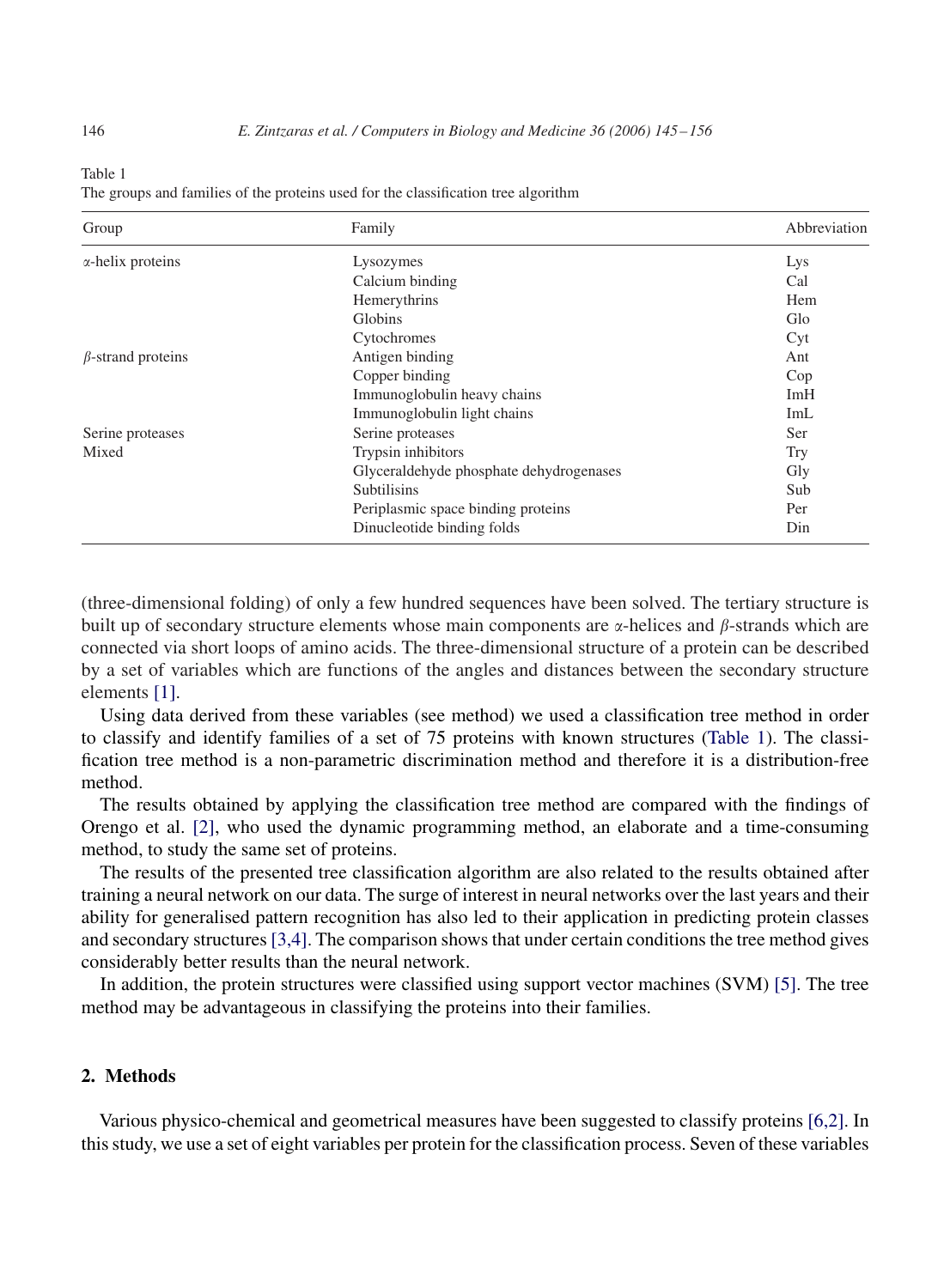

Fig. 1. Schematic representation of some of the variables used to describe protein structures.A fragment of a protein is represented by the dashed line running from the N-terminus to the C-terminus connecting some amino acid residues indicated by grey spots. Two secondary structure elements along this, an  $\alpha$ -helix (element 1) and a  $\beta$ -strand (element 2), are abstracted as thick vectors with centres indicated by white spots. The intercentroid distance  $(v_2)$ , distance between ends of secondary structures  $(v_3)$ , intervening loop length ( $v_4$ ) and intercentroid angle ( $v_5$ ) are shown by the thin solid lines. For the classification tree algorithm these variables are summarised by calculating the coefficient of variation for the variables of a given protein.

are derived from measurements between secondary structures as defined by Orengo et al. [\[2\].](#page-10-0) We also added another variable which is a measure of the size of the protein and is defined as the number of possible interactions between secondary structures of the protein  $(v_1=n(n-1)/2)$ , *n* being the number of secondary structures). The following list summarises the variables used for classifying proteins (see also Fig. 1):

- $v_1$  = number of possible pairs of secondary structures in a protein.
- $v_2$  = distances between the centres of two secondary structures.
- $v_3$  = distances between the ends of secondary structures.
- $v_4$  = intercentroid tilt angles between each two structures.
- $v_5$  = intercentroid angles between each two structures.
- $v_6$  = hydrophobic moment vector angles.
- $v_7$  = centroid moment vector angles.
- $v_8$  = connecting loop lengths given in amino acid residues between secondary structures.

Because each protein consists of several secondary structures, a whole set of measurements corresponds to each variable. For example, protein 1CC5 consists of 10 secondary structures and therefore each of the variables  $v_2-v_8$  has a number of observations equal to the number of secondary structures. In order to summarise the observations on each variable  $(v_2-v_8)$ , it is necessary to use a summary statistic such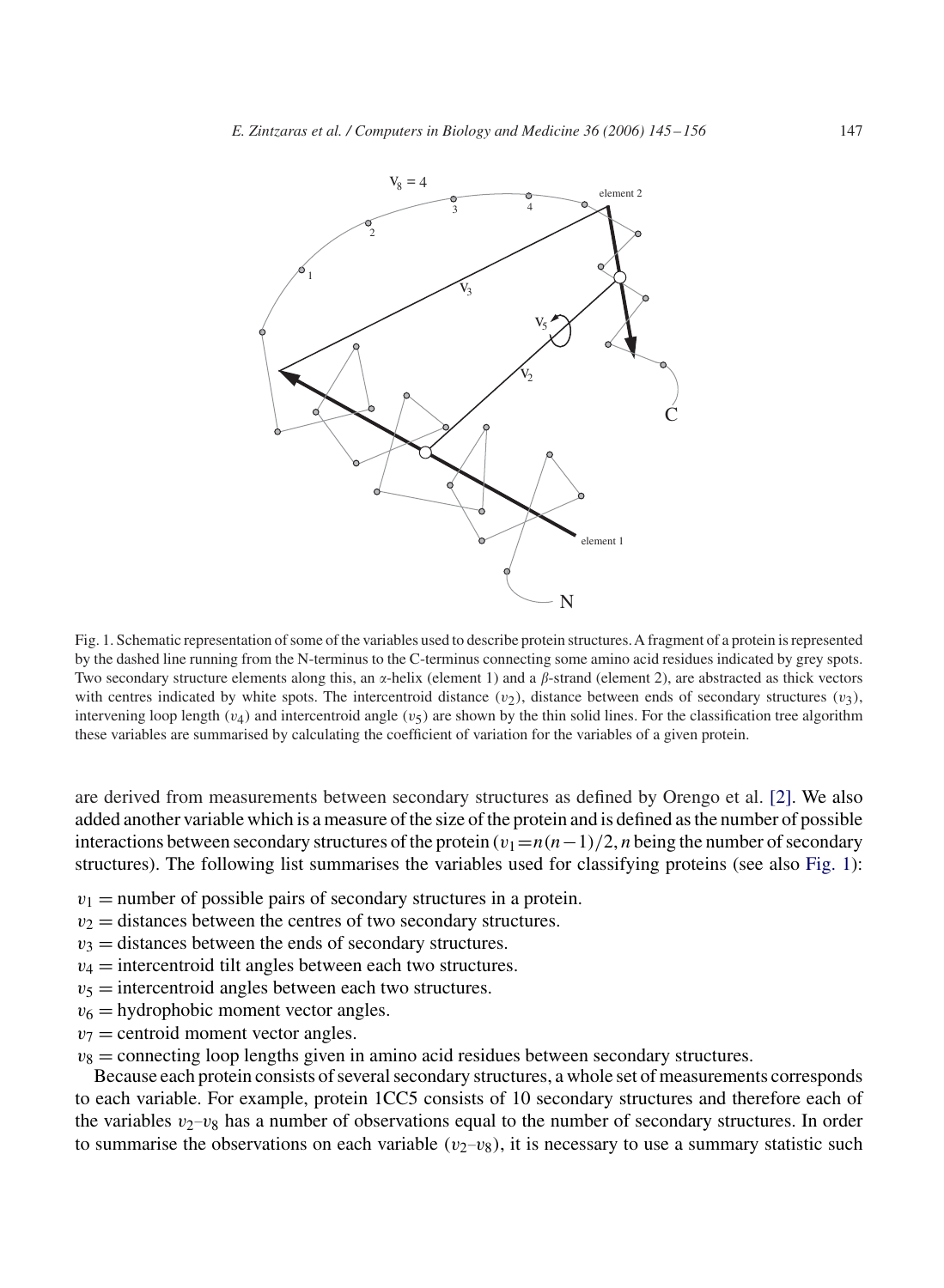|        | $\mathbf{r}$<br>$\circ$ |        |        |        |        |          |        |        |        |
|--------|-------------------------|--------|--------|--------|--------|----------|--------|--------|--------|
| Family | Protein                 | $v_1'$ | $v_2'$ | $v'_3$ | $v_4'$ | $v'_{5}$ | $v'_6$ | $v'_7$ | $v'_8$ |
| Lys    | 2LZ2                    | 210    | 0.301  | 0.439  | 0.688  | 0.385    | 0.481  | 0.687  | 0.412  |
| Cal    | 3CLN                    | 153    | 0.454  | 0.497  | 0.705  | 0.490    | 0.448  | 0.721  | 0.538  |
| Hem    | 2MHR                    | 276    | 0.192  | 0.575  | 0.985  | 0.483    | 0.504  | 0.861  | 0.592  |
| Glo    | 1HBS                    | 105    | 0.323  | 0.414  | 0.764  | 0.390    | 0.447  | 0.727  | 0.397  |
| Cyt    | 155C                    | 45     | 0.339  | 0.661  | 0.683  | 0.363    | 0.423  | 0.614  | 0.296  |
| Ant    | 2HLA                    | 78     | 0.549  | 0.587  | 0.758  | 0.417    | 0.456  | 0.456  | 0.526  |
| Cop    | 1PCY                    | 120    | 0.348  | 0.677  | 0.587  | 0.486    | 0.471  | 0.665  | 0.416  |
| ImH    | 2HFL                    | 171    | 0.531  | 0.563  | 0.789  | 0.446    | 0.433  | 0.719  | 0.525  |
| ImL    | 2MCP                    | 231    | 0.554  | 0.575  | 0.815  | 0.438    | 0.442  | 0.693  | 0.525  |
| Ser    | 2KAI                    | 120    | 0.488  | 0.427  | 0.879  | 0.413    | 0.492  | 0.783  | 0.452  |
| Try    | 2SEC                    | 325    | 0.387  | 0.549  | 0.804  | 0.468    | 0.455  | 0.723  | 0.388  |
| Gly    | 2GDI                    | 36     | 0.460  | 0.499  | 0.783  | 0.427    | 0.430  | 0.708  | 0.457  |
| Sub    | 1SBT                    | 78     | 0.375  | 0.536  | 0.778  | 0.443    | 0.435  | 0.700  | 0.383  |
| Per    | 2GBP                    | 91     | 0.423  | 0.620  | 1.037  | 0.489    | 0.424  | 0.718  | 0.432  |
| Din    | 4MDH                    | 91     | 0.445  | 0.538  | 0.832  | 0.422    | 0.436  | 0.714  | 0.444  |

The variables  $v'_1-v'_8$  for a set of typical proteins are shown. Each protein is a representative of its family (see results)

as the coefficient of variation (CV). The CV is defined as the standard deviation divided by the mean and it is independent of the units of the measurement. It can be used to summarise the distribution of each measured variable and is commonly used in biological sciences for distribution comparisons [\[7\].](#page-10-0) This statistic has already been used for classifying successfully a small set of proteins by Zintzaras et al. [\[8\].](#page-10-0) In the following analysis, the  $v_1$  and the CVs of the variables  $v_2-v_8$  were used for classifying the 75 protein structures (Table 2 shows these data for typical proteins of each family).

The classification tree method was applied to these variables as follows: if  $v'_1-v'_8$  are the derived variables (the  $v_1$  and the CVs of  $v_1-v_8$ , respectively) of each protein, the method first sorts the individual proteins according to each variable. It then finds for each variable the point that results in the best split, i.e. the split which results in the purest subsets. After choosing the variable with the overall best possible split the data set is divided into two subsets. Finally, in a recursive manner, the subsets are split according to the same procedure as the initial data set.

The partition algorithm is represented as a tree. The node *t* is split into two subnodes  $t_1$  and  $t_r$  in such a way that the subnodes are purer than the original node. The proportion of individual proteins in *t* that go to  $t_1$  and  $t_r$  are  $p_1$  and  $p_r$ , respectively. A node is pure if it contains only individuals from one class. The goodness of a split,  $s$ , is defined by the increase in purity  $D(s)$  and is given by

$$
D(s) = I(t) - [p_1 I(t_1) + p_r I(t_r)],
$$
\n(1)

where  $I(t) = 1 - \sum_{i=1}^{c} [\pi(i/t)]^2$  is the Gini index of diversity.  $\pi(i/t)$  is the proportion of individuals of class *i* in node *t* and *c* is the number of different classes [\[1\].](#page-10-0)

The measure of performance of the classification tree is the resubstitution estimate (*R*) of the true misclassification rate. This is the estimate of the proportion of misclassified individuals by using the resubstitution method. Using the resubstitution method, a tree is constructed with the data of the 75 proteins as a training set and we see how the tree classifies each protein [\[9\].](#page-10-0)

Table 2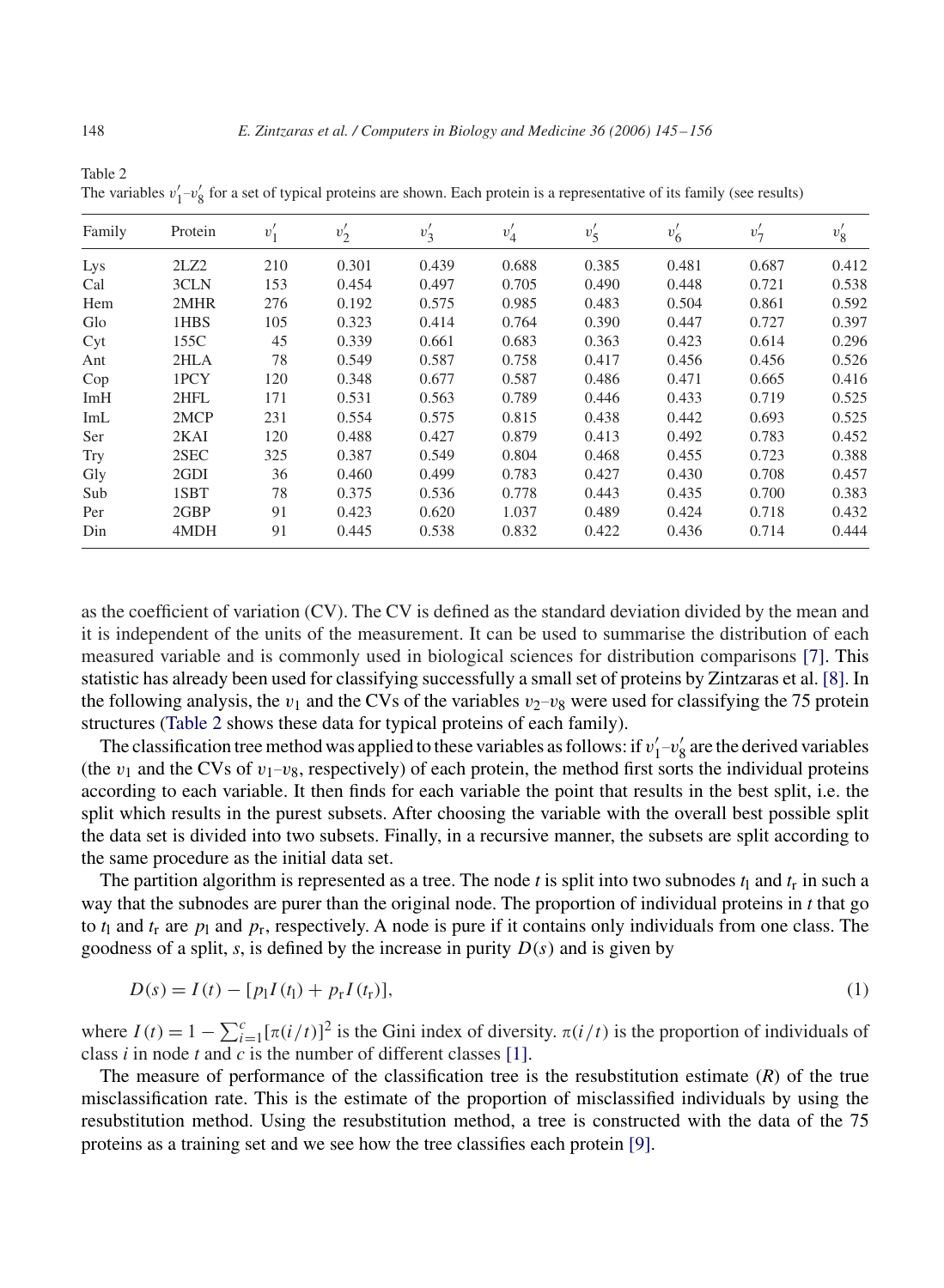The tree is growing in the following way: each time after a split classes are assigned to the new nodes using the majority rule and the AMR of the tree is calculated. If the split improves the AMR by a certain percentage the split is performed, otherwise the node becomes a terminal node [1,8].

Orengo et al. [\[2\]](#page-10-0) have developed a method for classifying protein families. The method first recognises related proteins by sequence similarity and subsequently performs detailed structural comparison to establish a set of unique fold families. The proteins are structurally compared using dynamic programming which obtains the optimal alignment between every pair of protein structures [\[10\].](#page-10-0)

The neural networks were constructed using the Stuttgart neural network simulator (SNNS) [\[11\].](#page-10-0) The nets constructed possess eight input units (corresponding to the eight variables), two hidden layers with ten and six units and four, respectively, 15 output units. The standard backpropagation algorithm has been used for learning with a learning parameter,  $\eta$ , of 0.2. The variables  $v'_1-v'_8$  were used for input. For this purpose  $v_1'$  was normalised before training. For learning the data set of 75 proteins has been split into a training set of 50 proteins and a validation set of 25 proteins. Every ten training cycles learning was interrupted and the error on the validation set was calculated. Learning was stopped in the minimum of the validation set error. At this point the net generalises best. If learning is continued, overtraining occurs and the performance of the net on the whole data decreases, despite the fact that the error on the training set still gets smaller.

For pruning, the method of finding the "non-contributing units" has been used. Again, standard backpropagation was used as learning function with 1000 cycles for the first training and 100 cycles for each retraining. Only pruning of input nodes was allowed, no hidden units were pruned.

Another classification technique that has become popular in recent years is support vector machines (SVMs)[\[5\].](#page-10-0) The 75 proteins of our study represent a multi-class problem, since they can either be assigned to four groups or fifteen families. Originally, SVMs could only be applied to binary clustering problems, but in recent years variants have been developed, that can also cope with multi-class problems. We used libSVM 2.6 [\[12\]](#page-10-0) for this purpose. As a pre-processing step, the eight variables  $(v'_1-v'_8)$  were scaled to the range of −1 to 1 with a libSVM utility program and were then used for classification.

### **3. Results**

The 75 proteins belong to four groups and each group consists of families; in total there are fifteen families. The groups are predominantly  $\alpha$  proteins, predominantly  $\beta$  proteins, serine proteases and mixed proteins [\(Table 1\)](#page-1-0).

### *3.1. Classification trees*

We applied the tree method to the data of the 75 and when a 6% improvement in the AMR was used as threshold a tree with four terminal nodes resulted [\(Fig. 2\)](#page-5-0). The misclassification rate of the tree is  $R=48\%$ . Most proteins from the same groups are segregated in the four terminal nodes. The only discrepancies are the cytochromes (Cyt), which are mixed with the serine proteases, and the mixed family and the copper and calcium binding proteins (Cop, Cal) as well as the hemerythrins (Hem), which too are mixed with proteins from the mixed family group. However, overall the tree method based on the proposed eight variables was able to identify the four main groups of proteins.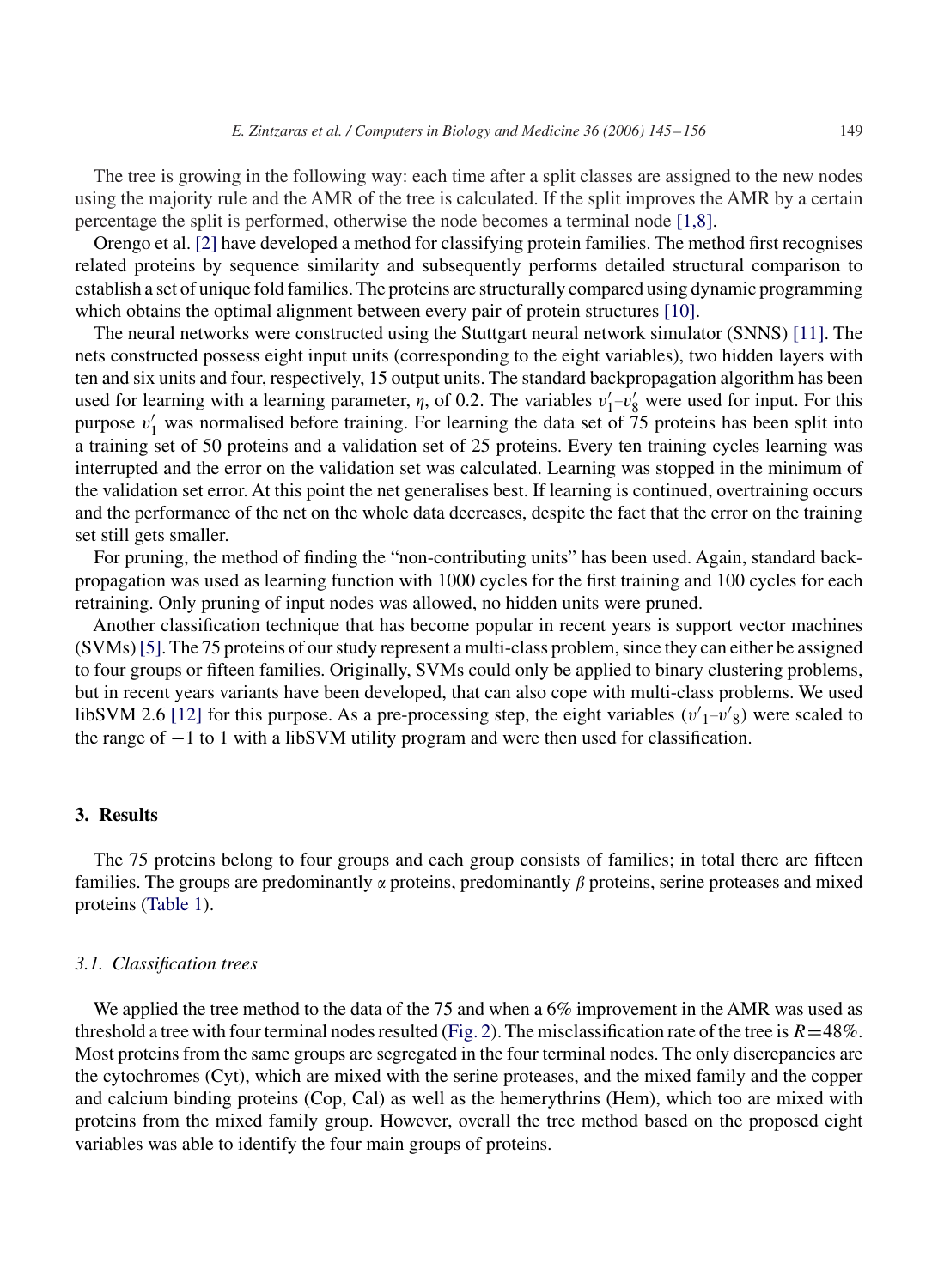

Fig. 2. The tree obtained for the four major groups of proteins (see [Table 1\)](#page-1-0). The threshold for splitting a node was based on a 6% improvement of the AMR. At each terminal node the number of individuals from each protein family is shown. In terminal node 5 for instance there are three members of the cytochromes (3*X*Cyt) and thirteen members of the family of serine proteases (13*X*Ser).

When the threshold value for improvement is reduced, the size of the tree increases. The maximum tree consists of terminal nodes equal to the number of proteins, i.e. 75. By varying this threshold a tree results with terminal nodes that represents the protein families.

When a 2% improvement for the AMR is used as threshold a tree with 14 terminal nodes is generated and the misclassification rate of the whole tree is  $R = 12\%$  [\(Fig. 3\)](#page-6-0). Two cytochromes are mixed with the lysozymes (node 8) and the copper binding proteins (node 17). In addition one calcium binding protein is mixed with the lysozymes (node 8). The method has also problems to separate subtilisins and dinucleotide binding proteins (nodes 22 and 26). And finally the immunoglobins heavy and light chains are segregated together in one terminal node (node 15).

In general, the tree method together with the eight proposed variables  $(v'_1-v'_8)$  classified the proteins into their families. The most used variables for growing the tree are  $v'_1$  and  $v'_2$  with three splits each. But also  $v'_3$ ,  $v'_5$  and  $v'_7$  are important with two splits each. However, two variables  $(v'_6$  and  $v'_8)$  were not involved in the construction of the tree at all.

The dynamic programming method of Orengo et al. [\[2\]](#page-10-0) has classified the 75 proteins to their families successfully; however, the method has not been applied for classifying the proteins to their groups.

# *3.2. Neural nets*

We also used neural nets for the classification of proteins. In particular, we used the Stuttgart Neural Network Simulator (SNNS) to construct and train two networks to classify the proteins into their groups and families, respectively (for detail on how the nets were trained see methods). We used a training and

<span id="page-5-0"></span>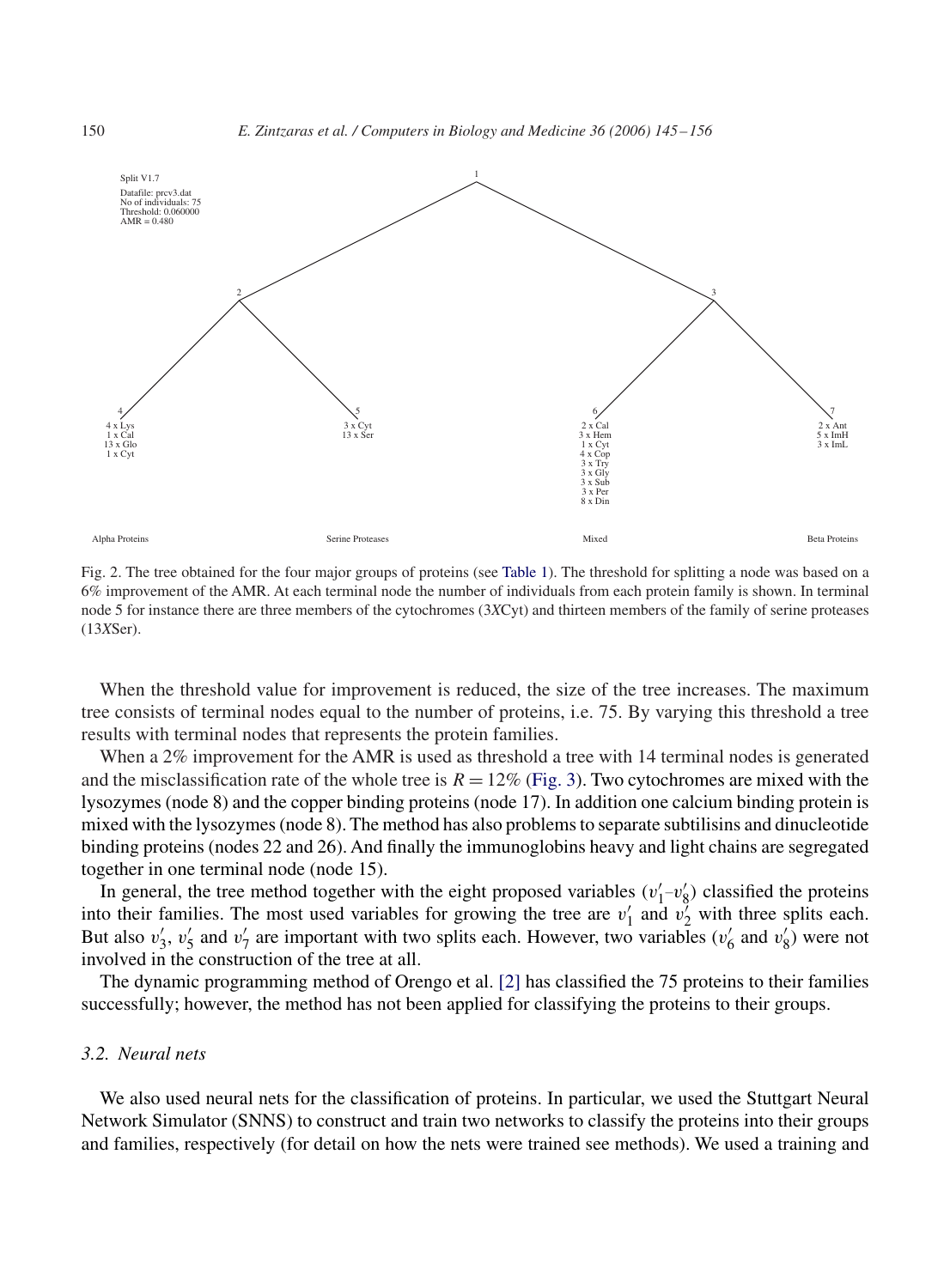<span id="page-6-0"></span>

Fig. 3. Using a splitting threshold of 2% a much more detailed tree of the protein groups and families can be obtained. Below each terminal node the family is shown to which the node has been assigned according to the majority rule.



Fig. 4. Development of the mean square error (MSE) for the validation and the trainings set during the learning phase of the net which was used to classify protein families. The arrow points to the minimum of the MSE of the validation set which it reaches after 1080 learning cycles. For details on training parameters see methods.

a validation set to decide on the optimal number of learning cycles. Fig. 4 shows the results of a learning session for the net which was trained to identify individual protein families. The mean square errors (MSE) of the training set as well as the validation set keep decreasing until cycle 1080, where the error for the validation set reaches a minimum and begins increasing again. This is the point when overtraining starts and the training of the net has to be stopped.

After training the two nets (for group and family identification) to this optimum the ability of the nets to classify the 75 proteins was tested. After presenting a specific input pattern  $(v'_1-v'_8)$  the output unit with the highest value decided on group or family membership. The results are summarised in [Table 3.](#page-7-0)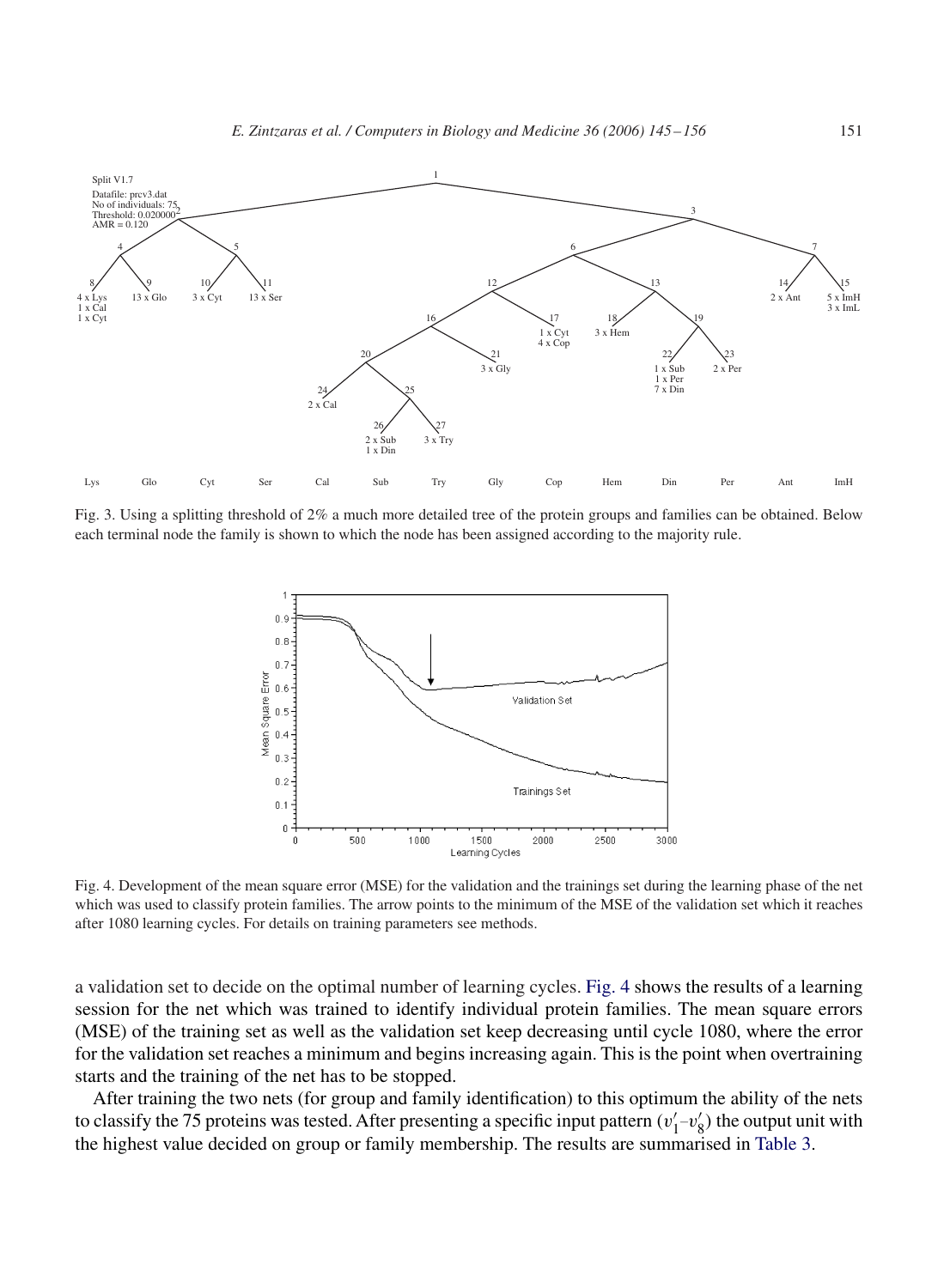<span id="page-7-0"></span>Classification results of the 75 proteins for classification trees, neural nets and support vector machines. For group classification the proteins were assigned to four different groups and for family classification the proteins were assigned to 15 different families (see [Table 1\)](#page-1-0)

|                          | Classification tree | Neural net | SVM   |
|--------------------------|---------------------|------------|-------|
| Group misclassification  | 13/75               | 2/75       | 8/75  |
| Family misclassification | 9/75                | 26/75      | 24/75 |

For group classification, the neural net method resulted in less misclassifications while the classification tree method performed much better when the proteins were classified into families.

To find out if the neural network method predominantly uses the same input variables as the tree method, we used a pruning algorithm provided by SNNS to successively prune the least important input node. [Fig. 5](#page-8-0) shows the result after four pruning steps. The order in which the input nodes were pruned is I5  $(v'_5)$ , I6  $(v'_6)$ , I7  $(v'_7)$  and I8  $(v'_8)$ .

## *3.3. Support vector machines*

For a further comparison we used the SVM package libSVM of Chang and Lin [\[12\].](#page-10-0) The protein data were scaled and then classified using the radial basis function (RBF) kernel and a five-fold cross validation. The parameters gamma and *C* fine tune the behaviour of the radial basis function. Gamma influences the width of the RBF and controls the generalization vs. overfitting behaviour. *C* is a cost factor associated with misclassified examples. To find optimal values for both parameters, the 2D parameter space was sampled at regular intervals (on a logarithmic scale) and a contour map of the resulting cross validation accuracy is generated. As can be seen in [Fig. 6,](#page-9-0) the highest accuracy for family classification of 68% was achieved for  $C = 2^{6.8} = 111.4$  and  $\gamma = 2^{-3.3} = 0.1$ . This translates to a misclassification rate of 24/75 (Table 3) for the classification of protein families. For the classification of groups the misclassification rate was 8/75 with optimal  $C = 32$  and  $\gamma = 0.5$ .

## **4. Discussion**

The results indicate that the derived variables (CVs) may be used for classifying proteins into their families. The classification tree has some advantages over other conventional multivariate methods [\[9\]](#page-10-0) like linear discriminant analysis, because it allows to see the structure of the data at each growing stage of the algorithm. Using a large threshold of 6% (which gives rise to few terminal nodes) the four major groups of proteins could be identified [\(Fig. 2\)](#page-5-0). Using a smaller value of 2% the classification process reproduced most of the individual protein families [\(Fig. 3\)](#page-6-0).

It is not surprising that the most polluted group in [Fig. 2](#page-5-0) is the mixed family group. As the name indicates, this group contains a mixture of families which do not share such clearly defined properties as the  $\alpha$ -helix or  $\beta$ -strand groups. Under these considerations the classification results are surprisingly good and indicate that other common properties have been used by the tree algorithm. Although the classification into individual family using a lower threshold is not perfect [\(Fig. 3\)](#page-6-0), there are only relatively few exceptions. In most cases families were grouped together, which belong to the same group (nodes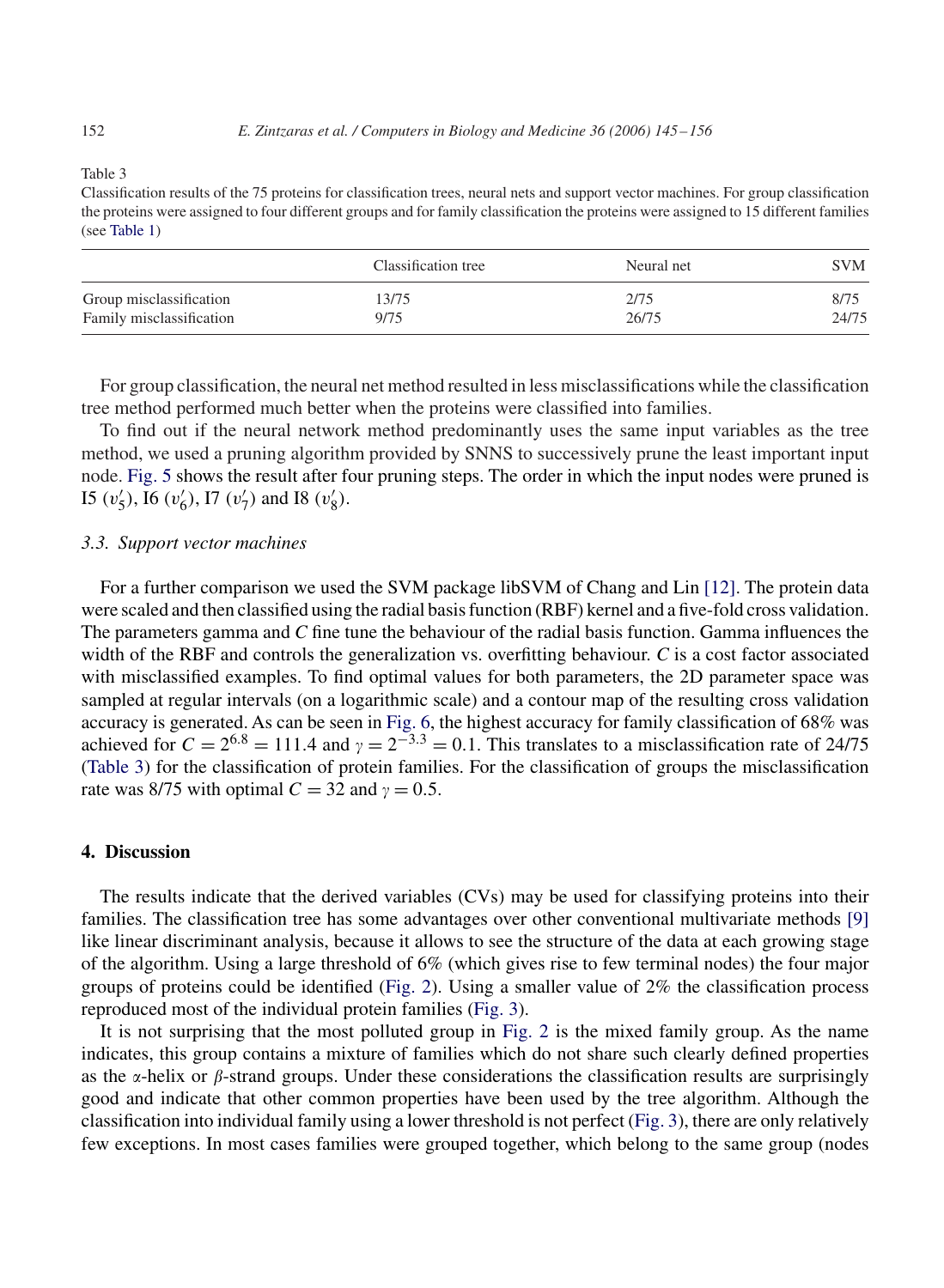<span id="page-8-0"></span>

Fig. 5. Diagram of the neural network which classified protein families after several pruning steps of input nodes. The net consists of an input layer with 8 units (I1–I8), two hidden layers with ten and six units (H11–H110 and H21–H26) and an output layer with 15 units (O1–O15). Initially the network is completely connected, but after pruning of the input units from I5 to I8 their links are no longer shown.

8,15,22,26). Only once, families of different groups were mixed when cytochromes and copper binding proteins were assigned to the same terminal node (node 17).

The analysis of the variables used for the thirteen splits in [Fig. 3](#page-6-0) shows that  $v'_1$  and  $v'_2$  are used most often (three times), but one dominant variable does not exist. Instead it is more interesting that  $v'_6$  and  $v'_8$ have not been used at all. It seems that the hydrophobic moment vector angles  $(v'_6)$  and the connecting loop length  $(v'_8)$  are not relevant for the classification process.

The described method cannot only be used for classification, but also to predict the family of a new protein. For this purpose the variables  $v'_1-v'_8$  have to be measured for the new protein. The protein can then be *dropped* into the tree which has been constructed with well-known proteins. The algorithm then uses the splitting variables and values calculated for the construction of the tree and assigns the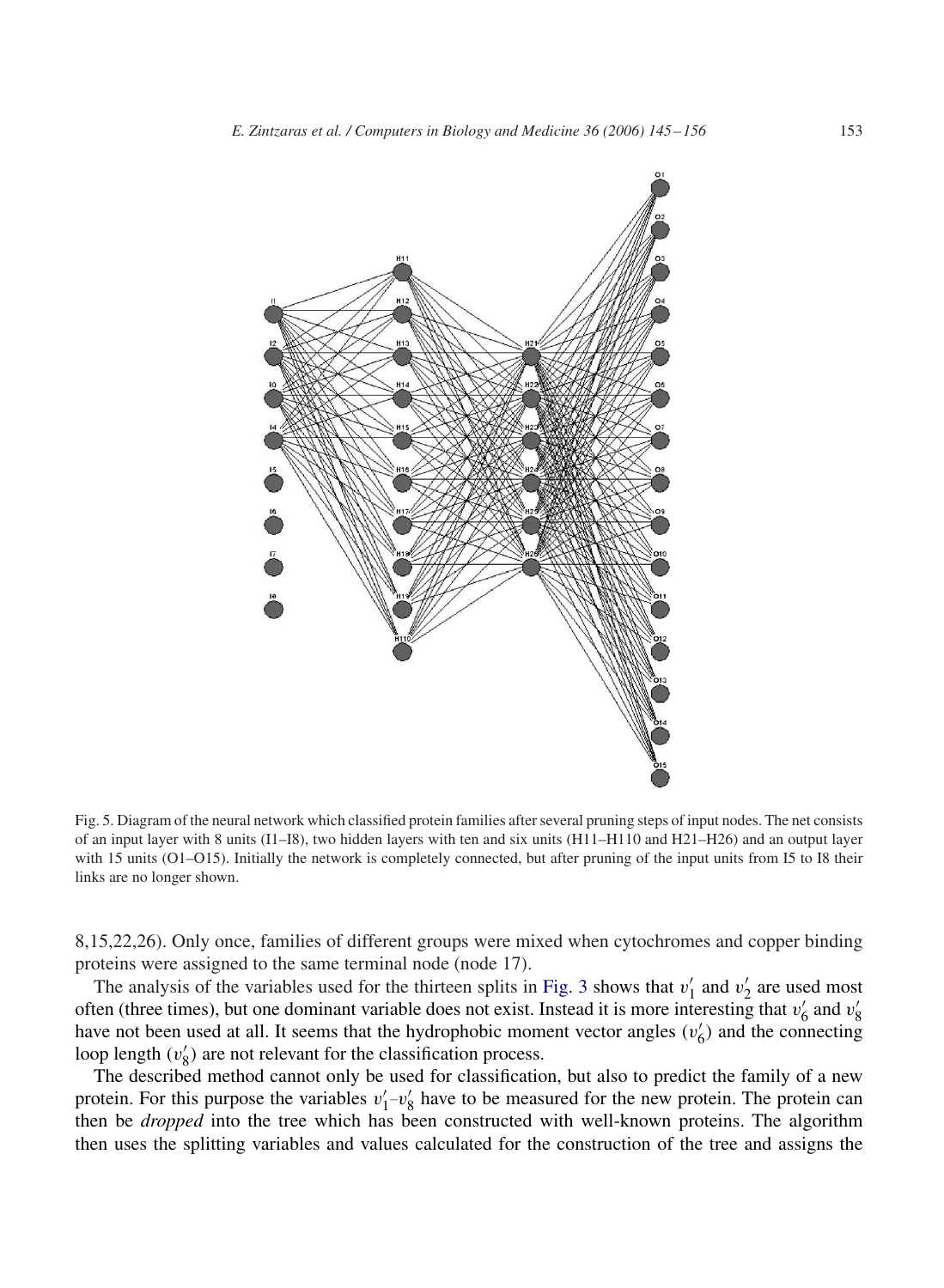<span id="page-9-0"></span>

Fig. 6. Contour plot of the accuracy achieved by SVMs for the classification of the protein families. The radial basis function, that was used as kernel, is controlled by the parameters gamma and *C*. To find optimal values, the parameter space was sampled with five-fold cross validation and the axes of the contour plot are shown on a logarithmic scale of base 2.

unknown protein to a terminal node. The family assigned to this node is the predicted family of the new protein.

The dynamic programming method classifies successfully the proteins into their families, as it was anticipated, since it is a method based on a detailed topological analysis of the protein structures. However, the method can be used only on powerful machines, it is complicated and time consuming.

Using the Stuttgart Neural Network Simulator we constructed two feedforward nets and compared their ability to classify the proteins of our data set with the results of the classification tree method. When the neural nets were used to identify the four major groups ( $\alpha$ -helix,  $\beta$ -strands, serine proteases and mixed) there were only two misclassifications in contrast to 13 for the tree method. However, the situation was reversed when the aim was to identify the 15 different families. The tree method had only nine false classifications while there were 26 for the neural network. As can be seen from [Fig. 2,](#page-5-0) the most mistakes of the tree method were in assigning proteins to the mixed family group (ten out of 30 are assigned erroneously). As mentioned earlier, the mixed family group is a very heterogeneous group which makes it difficult for the tree method to identify. The bad performance of the neural net in classifying individual protein families is probably caused by the small size of our data set. Considering that the data set had to be split (for creating a training and validation set) and two neural nets had to be constructed and trained, it seems that especially for small data sets the presented classification tree method is superior and simpler to use compared to the neural network approach.

In [Fig. 5,](#page-8-0) the results after four successive rounds of input node pruning are shown. The pruning algorithm provided by SNNS removes the least important node and retrains the net afterwards. The input nodes were removed in the order I5  $(v'_5)$ , I6  $(v'_6)$ , I7  $(v'_7)$  and I8  $(v'_8)$ . Although difficult to compare it seems that for both methods the derived variables  $v'_1-v'_4$  are more relevant than the variables  $v'_5-v'_8$ .

Support vector machines performed very badly in classifying proteins into their families. The family results are similar to the high misclassification rate of neural nets. While neural nets performed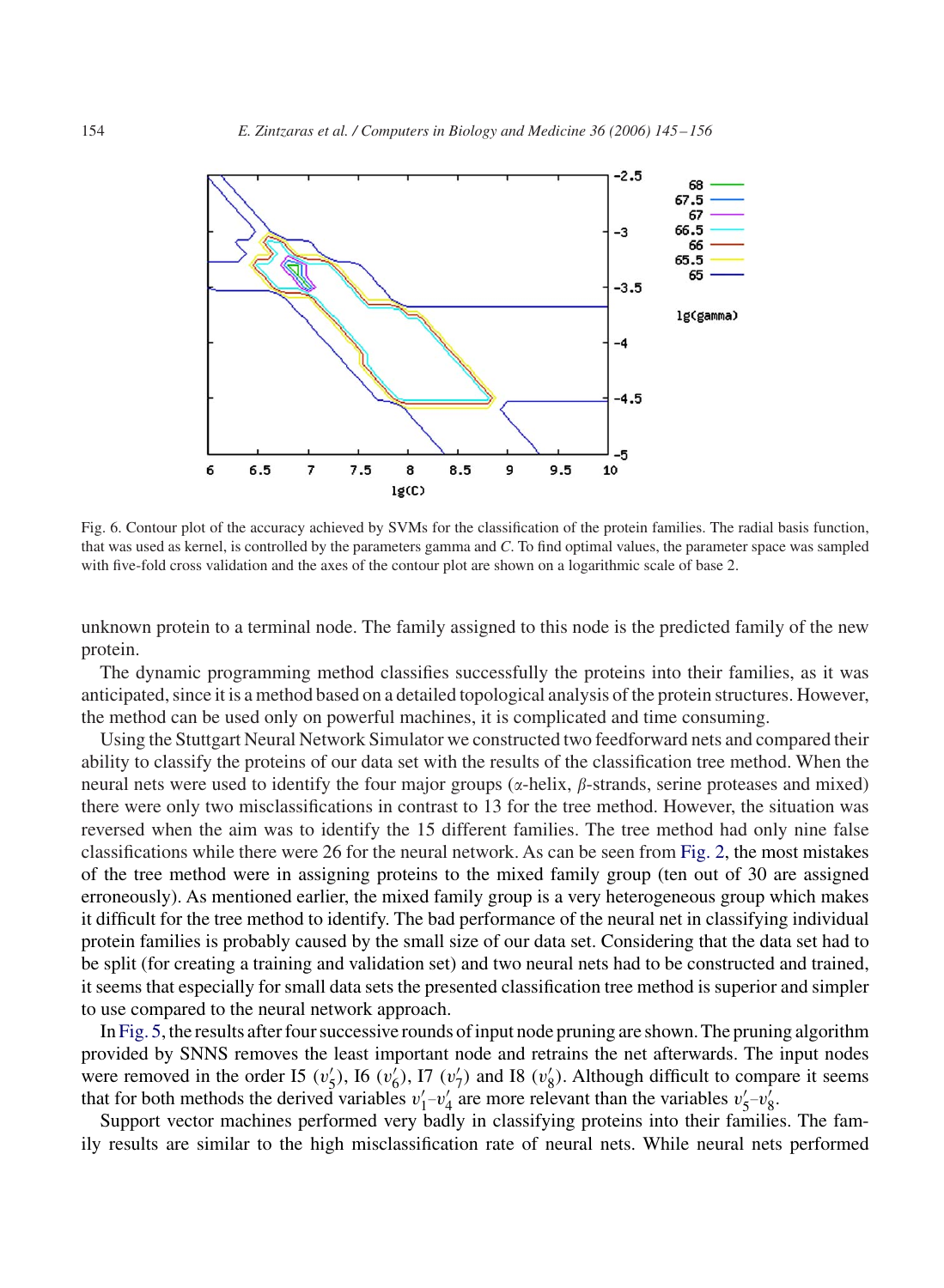<span id="page-10-0"></span>significantly better than the tree method in classifying proteins into their groups, the results of SVMs are in between the misclassification rate of classification trees and neural nets. For the classification of families, the tree method outperformed both, SVMs and neural nets.

The classification tree method may be advantageous to support vector machine analysis and to neural networks when a small data set (e.g. 75 individuals) is considered. The classification tree method could provide a fast and preliminary analysis, and a more detailed topological analysis can afterwards be provided by more elaborate methods such as the dynamic programming method Orengo et al. [2].

### **5. Summary**

In this paper, a classification tree method for classifying proteins into their groups and families, based on physico-chemical and geometrical measures of their secondary structures is described. The results were compared with the findings of three other methods: dynamic programming, neural networks and support vector machines. The tree method produces similar structural groupings with the dynamic programming, and may perform better than neural networks and support vector machines in classifying proteins into their families.

### **Acknowledgements**

We thank Dr. W.R. Taylor, Dr. D.T. Jones and Prof. T.B. Kirkwood for useful comments and discussion.

# **References**

- [1] L. Breiman, J.H. Friedman, R.A. Olson, C.J. Stone, Classification and Regression Trees, Wadsworth, Belmont, California, 1984.
- [2] C.A. Orengo, N.P. Brown, W.R. Taylor, Fast structure alignment for protein data bank searching, Proteins Struct. Function Genetics 14 (1992) 139–167.
- [3] M. Reczko, H. Bohrc, The DEF data base of sequence based protein fold class predictions, Nucleic Acids Research 22 (1994) 3616–3619.
- [4] P. Stolorz, A. Lapedes, Y. Xia, Predicting Protein Secondary Structure Using Neural Net and Statistical Methods, Los Alamos Preprint, LA-UR-91-15, 1991.
- [5] N. Vapnik, The Nature of Statistical Learning Theory, Springer, Berlin, 1995.
- [6] C.A. Orengo, T. Flores, W.R. Taylor, J.M. Thorton, Identification and classification of protein fold families, Protein Eng. 6 (1993) 485–500.
- [7] R. Mead, R.N. Curnow, Statistical Methods for Agriculture and Experimental Biology, Chapman & Hall, London, 1998.
- [8] E. Zintzaras, N.P. Brown, A. Kowald, Growing a classification tree using the apparent misclassification rate, Comp. Appl. Biosci. 10 (1994) 263–271.
- [9] W.J. Krzanowski, Principles of Multivariate Analysis, Clarendon Press, Oxford, 1988.
- [10] D.T. Jones, W.R. Taylor, J.M. Thorton, A new approach to protein fold recognition, Nature 358 (1992) 86–89.
- [11] A. Zell, N. Mache, T. Sommer, T. Korb, Proceedings Applications of Neural Networks Conference, SPIE, Aerospace Sensing International Symposium, Florida, Orlando, vol. 1469, 1991, pp. 708–719.
- [12] C.C. Chang, C.J. Lin, A library for support vector machines. Software available at <http://www.csie.ntu.edu.> [tw/](#page-0-0)∼cjlin/libsvm, 2001.